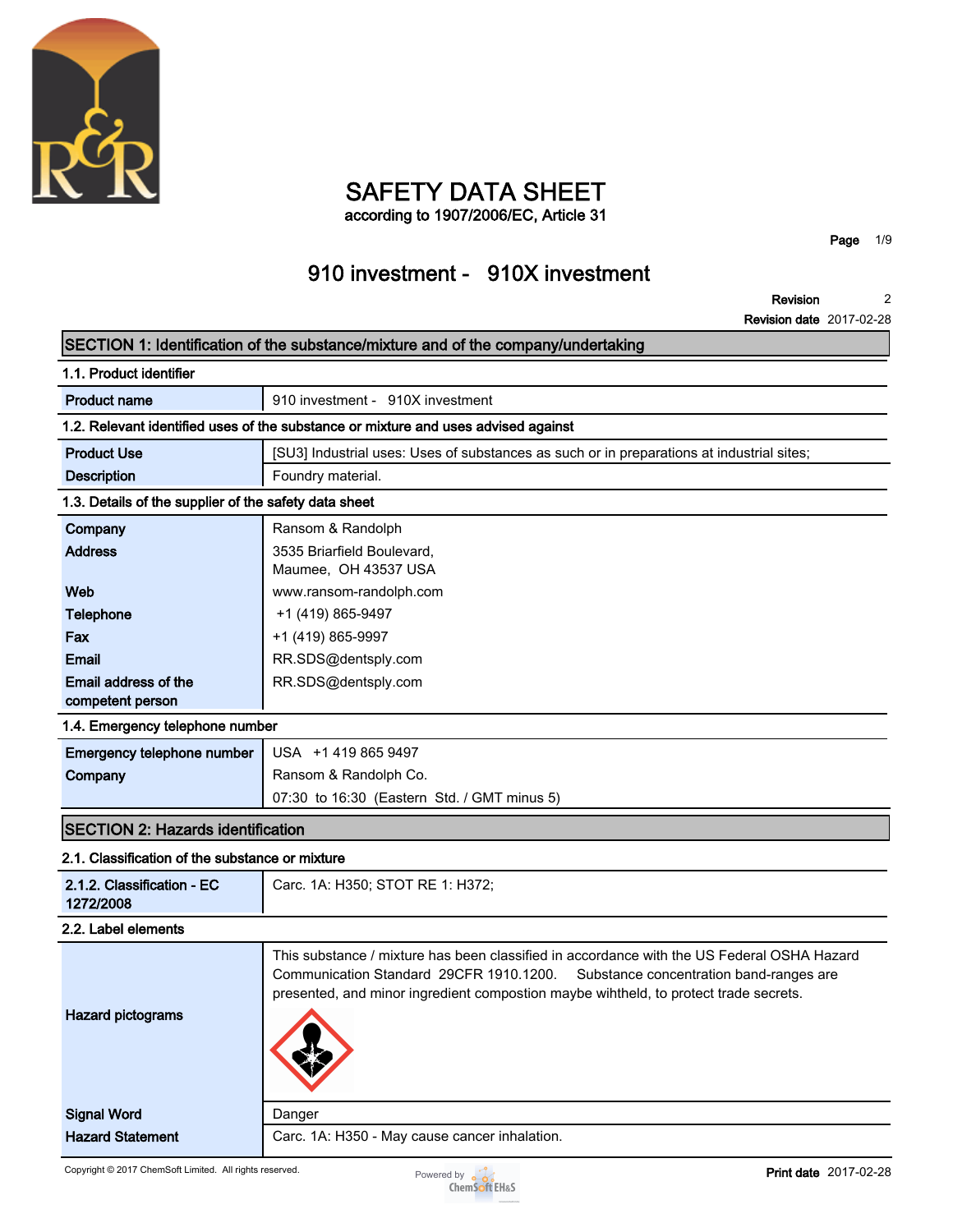**Revision 2**

**Revision date 2017-02-28**

| 2.2. Label elements |  |
|---------------------|--|
|---------------------|--|

|                                 | STOT RE 1: H372 - Causes damage to organs (lungs) through prolonged or repeated exposure |
|---------------------------------|------------------------------------------------------------------------------------------|
|                                 | inhalation.                                                                              |
| <b>Precautionary Statement:</b> | P201 - Obtain special instructions before use.                                           |
| Prevention                      | P202 - Do not handle until all safety precautions have been read and understood.         |
|                                 | P260 - Do not breathe dust/fume/gas/mist/vapours/spray.                                  |
|                                 | P264 - Wash (hands) thoroughly after handling.                                           |
|                                 | P270 - Do no eat, drink or smoke when using this product.                                |
|                                 | P280 - Wear protective gloves/protective clothing/eye protection/face protection.        |
|                                 | P285 - In case of inadequate ventilation wear respiratory protection.                    |
| <b>Precautionary Statement:</b> | P308+P313 - IF exposed or concerned: Get medical advice/attention.                       |
| Response                        | P314 - Get medical advice/attention if you feel unwell.                                  |
| <b>Precautionary Statement:</b> | P405 - Store locked up.                                                                  |
| <b>Storage</b>                  |                                                                                          |
| <b>Precautionary Statement:</b> | P501 - Dispose of contents/container to local and national regulations                   |
| <b>Disposal</b>                 |                                                                                          |
| 2.3. Other hazards              |                                                                                          |
| Other hazards                   | Product contains crystalline silica.                                                     |
| <b>Further information</b>      |                                                                                          |
|                                 | Not applicable. PBT and vPvB assessment.                                                 |

### **SECTION 3: Composition/information on ingredients**

#### **3.2. Mixtures**

#### **67/548/EEC / 1999/45/EC**

| <b>Chemical Name</b>               | Index No. | CAS No.    | EC No. | <b>REACH Registration</b><br><b>Number</b> | Conc.<br>$(\%w/w)$ | Classification | M-factor. |
|------------------------------------|-----------|------------|--------|--------------------------------------------|--------------------|----------------|-----------|
| Mullite (Kaolin)                   |           | 1332-58-7  |        |                                            | $20 - 30%$         |                |           |
| Calcium sulfate (Plaster of Paris) |           | 26499-65-0 |        |                                            | $20 - 30%$         |                |           |

### **EC 1272/2008**

| <b>Chemical Name</b>                       | Index No. | CAS No.    | EC No.    | <b>REACH Registration</b><br><b>Number</b> | Conc.<br>$(\%w/w)$ | Classification                               | M-factor. |
|--------------------------------------------|-----------|------------|-----------|--------------------------------------------|--------------------|----------------------------------------------|-----------|
| Mullite (Kaolin)                           |           | 1332-58-7  |           |                                            | $20 - 30\%$        |                                              |           |
| silica (cristobalite conc. $\ge$ /= 1.0 %) |           | 14464-46-1 | 238-455-4 |                                            |                    | 40 - 50% Carc. 1A: H350; STOT RE 1:<br>H372: |           |
| Calcium sulfate (Plaster of Paris)         |           | 26499-65-0 |           |                                            | $20 - 30\%$        |                                              |           |

#### **Further information**

**Full text for all Risk Phrases mentioned in this section are displayed in Section 16.**

### **SECTION 4: First aid measures**

#### **4.1. Description of first aid measures**

| <b>Inhalation</b>   | Move the exposed person to fresh air.                                           |  |  |  |
|---------------------|---------------------------------------------------------------------------------|--|--|--|
| Eye contact         | Rinse immediately with plenty of water for 15 minutes holding the eyelids open. |  |  |  |
| <b>Skin contact</b> | Wash with soap and water.                                                       |  |  |  |
| Ingestion           | Drink 1 to 2 glasses of water. DO NOT INDUCE VOMITING.                          |  |  |  |
|                     | 4.2. Most important symptoms and effects, both acute and delayed                |  |  |  |
| Inhalation          | May cause irritation to respiratory system.                                     |  |  |  |

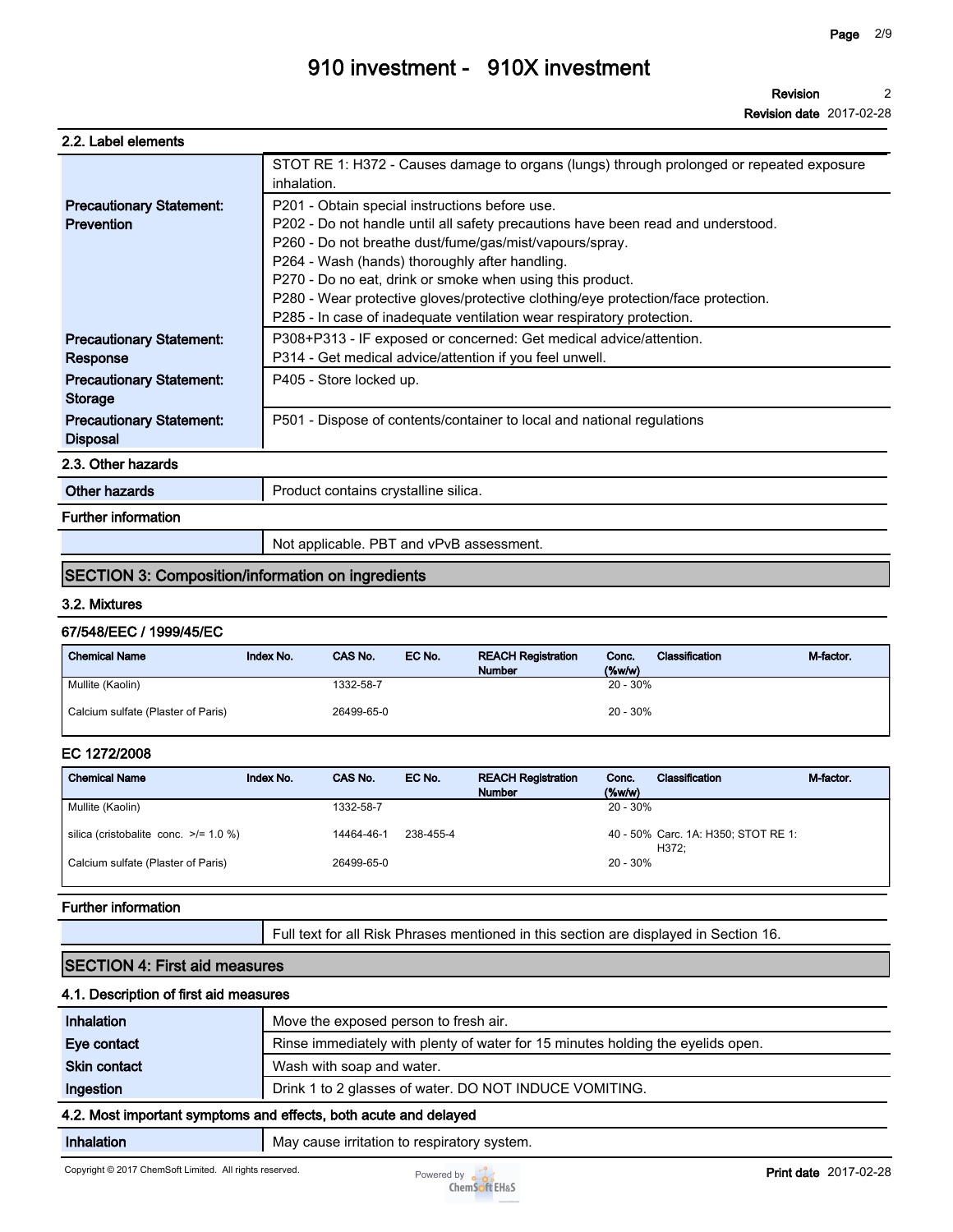**Revision date 2017-02-28**

|                                                                   | 4.2. Most important symptoms and effects, both acute and delayed                                                                                  |
|-------------------------------------------------------------------|---------------------------------------------------------------------------------------------------------------------------------------------------|
| Eye contact                                                       | May cause irritation to eyes.                                                                                                                     |
| <b>Skin contact</b>                                               | May cause irritation to skin.                                                                                                                     |
| Ingestion                                                         | May cause irritation to mucous membranes.                                                                                                         |
|                                                                   | 4.3. Indication of any immediate medical attention and special treatment needed                                                                   |
| Inhalation                                                        | Seek medical attention if irritation or symptoms persist.                                                                                         |
| Eye contact                                                       | Seek medical attention if irritation or symptoms persist.                                                                                         |
| <b>Skin contact</b>                                               | Seek medical attention if irritation or symptoms persist.                                                                                         |
| Ingestion                                                         | Seek medical attention if irritation or symptoms persist.                                                                                         |
| <b>SECTION 5: Firefighting measures</b>                           |                                                                                                                                                   |
| 5.1. Extinguishing media                                          |                                                                                                                                                   |
|                                                                   | Use extinguishing media appropriate to the surrounding fire conditions.                                                                           |
| 5.2. Special hazards arising from the substance or mixture        |                                                                                                                                                   |
|                                                                   | Burning produces irritating, toxic and obnoxious fumes.                                                                                           |
| 5.3. Advice for firefighters                                      |                                                                                                                                                   |
|                                                                   | Self-contained breathing apparatus. Wear suitable protective clothing.                                                                            |
| <b>SECTION 6: Accidental release measures</b>                     |                                                                                                                                                   |
|                                                                   | 6.1. Personal precautions, protective equipment and emergency procedures                                                                          |
|                                                                   | Avoid raising dust. Wear suitable respiratory equipment when necessary.                                                                           |
| 6.2. Environmental precautions                                    |                                                                                                                                                   |
|                                                                   | No environmental requirements.                                                                                                                    |
| 6.3. Methods and material for containment and cleaning up         |                                                                                                                                                   |
|                                                                   | Avoid raising dust. Clean the area using a vacuum cleaner. Transfer to suitable, labelled<br>containers for disposal.                             |
| 6.4. Reference to other sections                                  |                                                                                                                                                   |
|                                                                   | See section [2, 8 & 13] for further information.                                                                                                  |
| <b>SECTION 7: Handling and storage</b>                            |                                                                                                                                                   |
| 7.1. Precautions for safe handling                                |                                                                                                                                                   |
|                                                                   | Avoid raising dust. Ensure adequate ventilation of the working area. In case of insufficient<br>ventilation, wear suitable respiratory equipment. |
|                                                                   | Do not eat, drink or smoke in areas where this product is used or stored. Wash hands after<br>handling the product.                               |
| 7.2. Conditions for safe storage, including any incompatibilities |                                                                                                                                                   |
|                                                                   | Keep containers tightly closed.                                                                                                                   |
| 7.3. Specific end use(s)                                          |                                                                                                                                                   |
|                                                                   | Foundry material.                                                                                                                                 |
| <b>SECTION 8: Exposure controls/personal protection</b>           |                                                                                                                                                   |
| 8.1. Control parameters                                           |                                                                                                                                                   |
|                                                                   |                                                                                                                                                   |

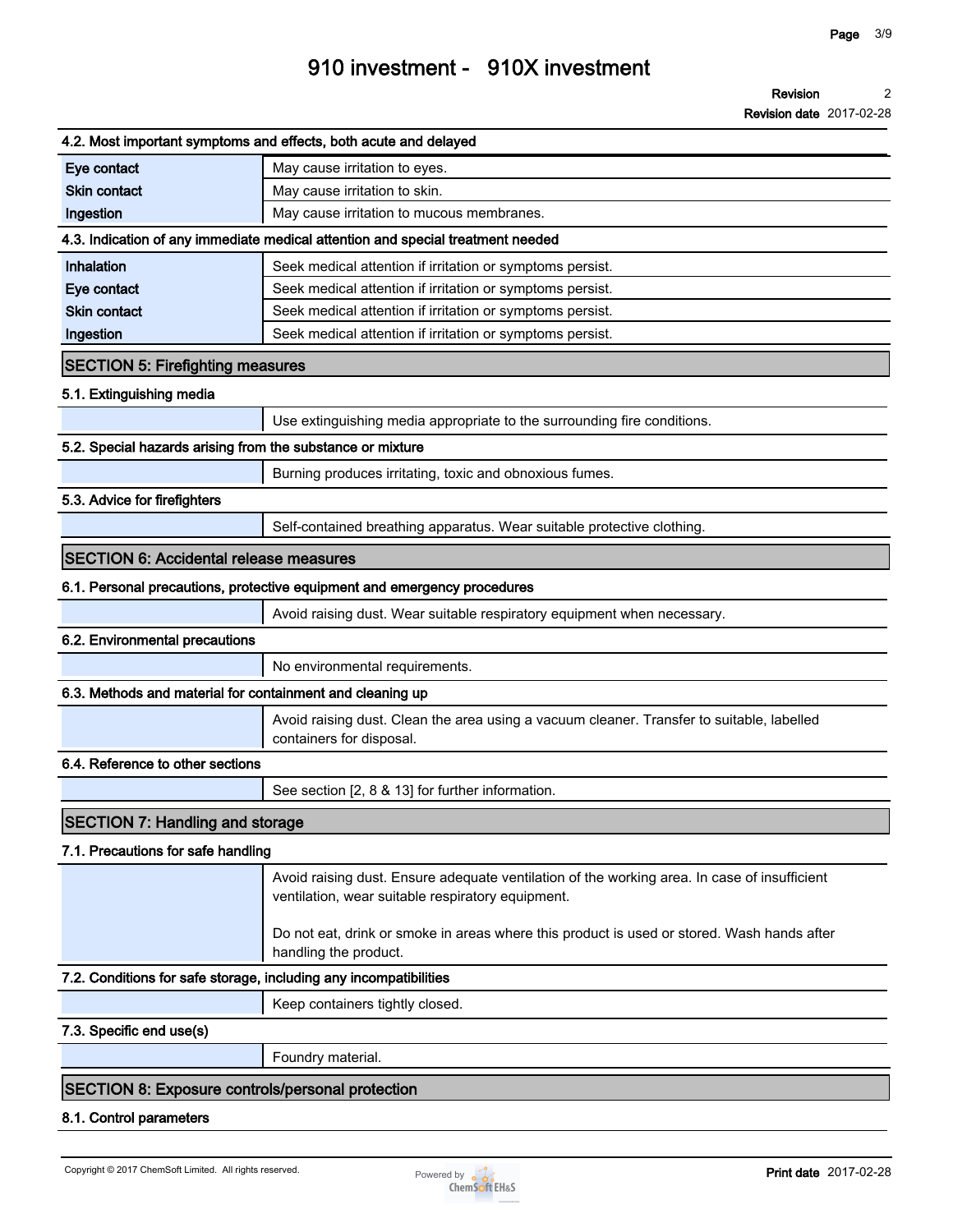**Revision 2**

**Revision date 2017-02-28**

### **8.1. Control parameters**

| exposure limits - Crystalline Silica, Cristobalite -<br>0.025 mg/m3 TWA ACGIH TLV (respirable |
|-----------------------------------------------------------------------------------------------|
| fraction); 10 mg/m3 / $[2(\% Silica + 2)]$ TWA PEL (respirable fraction).                     |

### **8.1.1. Exposure Limit Values**

| Calcium sulfate (Plaster of Paris) | WEL 8-hr limit ppm: -         | WEL 8-hr limit mg/m3: -        |  |
|------------------------------------|-------------------------------|--------------------------------|--|
|                                    | WEL 15 min limit ppm: -       | WEL 15 min limit mg/m3: -      |  |
|                                    | WEL 8-hr limit mg/m3 total 10 | WEL 15 min limit mg/m3 total - |  |
|                                    | inhalable dust:               | inhalable dust:                |  |
|                                    | WEL 8-hr limit mg/m3 total 4  | WEL 15 min limit mg/m3 total - |  |
|                                    | respirable dust:              | respirable dust:               |  |
| Mullite (Kaolin)                   | WEL 8-hr limit ppm: -         | WEL 8-hr limit mg/m3: -        |  |
|                                    | WEL 15 min limit ppm: -       | WEL 15 min limit mg/m3: -      |  |
|                                    | WEL 8-hr limit mg/m3 total -  | WEL 15 min limit mg/m3 total - |  |
|                                    | inhalable dust:               | inhalable dust:                |  |
|                                    | WEL 8-hr limit mg/m3 total 2  | WEL 15 min limit mg/m3 total - |  |
|                                    | respirable dust:              | respirable dust:               |  |

#### **8.2. Exposure controls**

| 8.2.1. Appropriate engineering<br>controls         | Ensure adequate ventilation of the working area.                                        |
|----------------------------------------------------|-----------------------------------------------------------------------------------------|
| 8.2.2. Individual protection<br>measures           | Protective clothing.                                                                    |
| Eye / face protection                              | In case of splashing, wear:. Approved safety goggles. safety glasses with side-shields. |
| Skin protection -<br>Handprotection                | Wear suitable gloves.                                                                   |
| <b>Respiratory protection</b>                      | Suitable respiratory equipment.                                                         |
| 8.2.3. Environmental exposure<br>controls          | Not normally required.                                                                  |
| Occupational exposure<br>controls                  | Appropriate local exhaust ventilation is required.                                      |
| <b>SECTION 9: Physical and chemical properties</b> |                                                                                         |

**9.1. Information on basic physical and chemical properties**

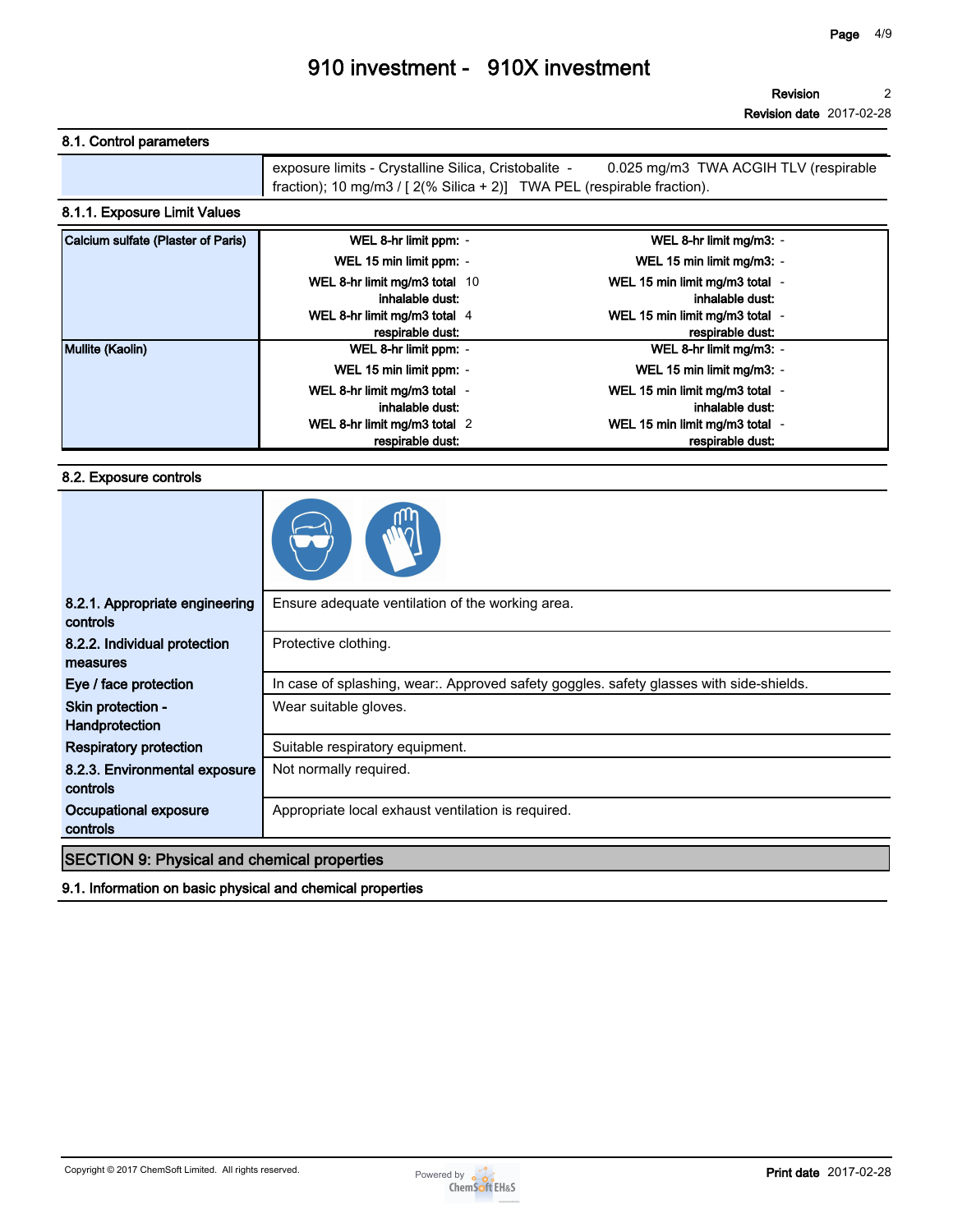**Revision Revision date 2017-02-28 2**

#### **9.1. Information on basic physical and chemical properties**

| Appearance Powder                           |                                             |
|---------------------------------------------|---------------------------------------------|
|                                             | Colour   Off white                          |
| Odour Slight                                |                                             |
|                                             | $pH$ 6 - 8                                  |
| Relative density 2.5                        |                                             |
| Partition coefficient   No data available   |                                             |
|                                             | Melting point   No data available           |
|                                             | Viscosity   No data available               |
| <b>Explosive properties</b> Not applicable. |                                             |
| Oxidising properties   Not applicable.      |                                             |
|                                             | Freezing Point   Not applicable.            |
| Initial boiling point Not applicable.       |                                             |
| Evaporation rate   Not applicable.          |                                             |
| Flammability (solid, gas) Not applicable.   |                                             |
| Vapour pressure   Not applicable.           |                                             |
|                                             | Vapour density   Not applicable.            |
| Autoignition temperature   Not applicable.  |                                             |
|                                             | Fat Solubility   Not applicable.            |
|                                             | <b>Solubility</b> Slightly soluble in water |

#### **9.2. Other information**

|                                       | <b>Conductivity</b> No data available |
|---------------------------------------|---------------------------------------|
|                                       | Surface tension No data available     |
|                                       | Gas group Not applicable.             |
| Benzene Content Not applicable.       |                                       |
|                                       | Lead content Not applicable.          |
| VOC (Volatile organic Not applicable. |                                       |
| compounds)                            |                                       |

### **SECTION 10: Stability and reactivity**

#### **10.1. Reactivity**

|                                              | Not applicable.                                                                                                                                                                         |  |
|----------------------------------------------|-----------------------------------------------------------------------------------------------------------------------------------------------------------------------------------------|--|
| 10.2. Chemical stability                     |                                                                                                                                                                                         |  |
|                                              | Stable under normal conditions.                                                                                                                                                         |  |
| 10.3. Possibility of hazardous reactions     |                                                                                                                                                                                         |  |
|                                              | No Significant Hazard.                                                                                                                                                                  |  |
| 10.4. Conditions to avoid                    |                                                                                                                                                                                         |  |
|                                              | Moisture.                                                                                                                                                                               |  |
| 10.5. Incompatible materials                 |                                                                                                                                                                                         |  |
|                                              | No Significant Hazard.                                                                                                                                                                  |  |
| 10.6. Hazardous decomposition products       |                                                                                                                                                                                         |  |
|                                              | Hazardous Decomposition Products (silica):<br>Crystalline silica will dissolve in hydrofluoric acid<br>and produce silicone tetrafluoride. Reaction with water or acids generates heat. |  |
| <b>SECTION 11: Toxicological information</b> |                                                                                                                                                                                         |  |

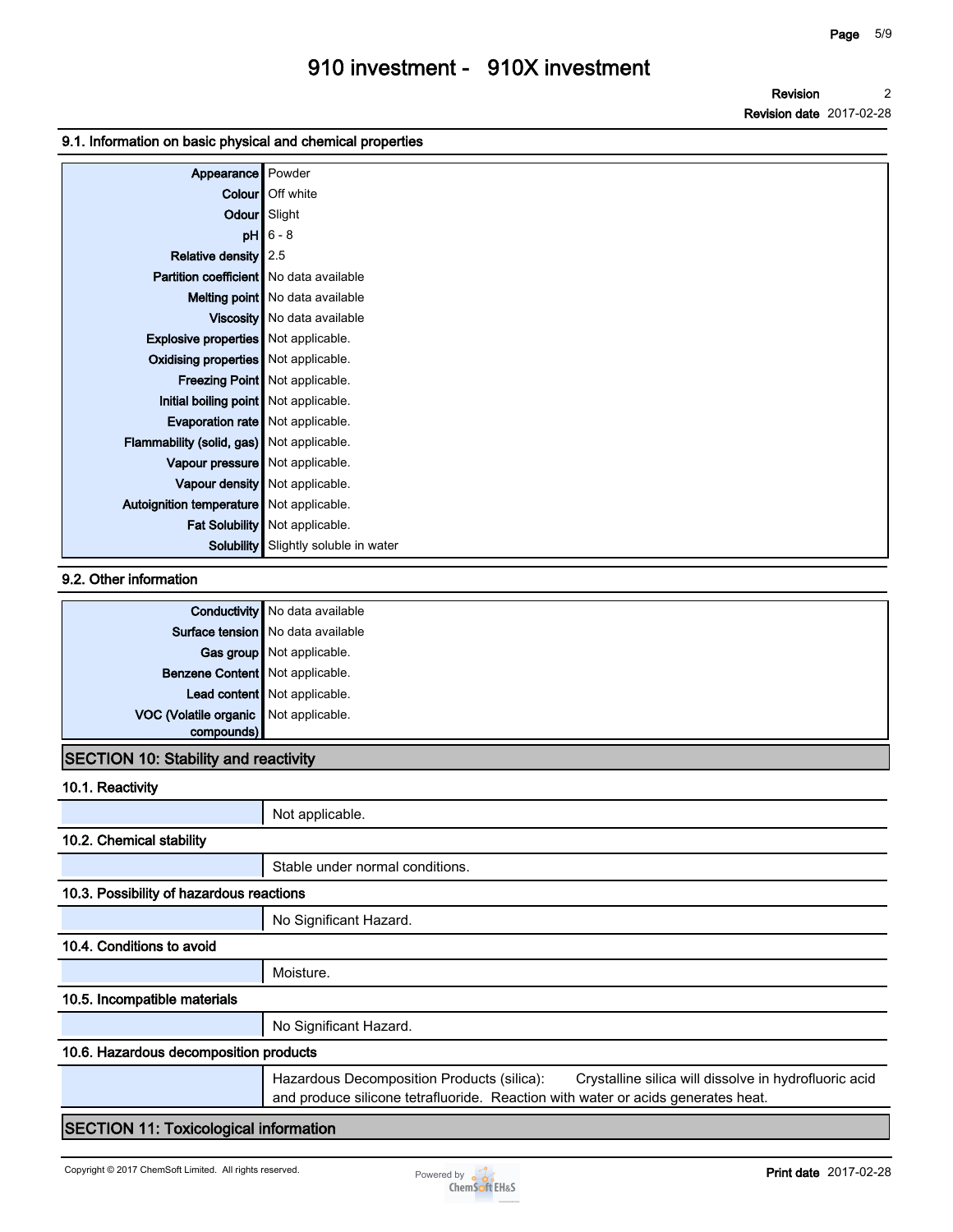**Revision 2**

**Revision date 2017-02-28**

### **11.1. Information on toxicological effects**

| Based on available data, the classification criteria are not met.                                                                                                                                                                                                                                                                                                                                                                                                                                                                                                                                                                                                                                                                                                                                                                                                                                                                                                                                                                                                                                                                                                                                                                                                                                                                                                                                                                                                                                                                                                                                                                                   |
|-----------------------------------------------------------------------------------------------------------------------------------------------------------------------------------------------------------------------------------------------------------------------------------------------------------------------------------------------------------------------------------------------------------------------------------------------------------------------------------------------------------------------------------------------------------------------------------------------------------------------------------------------------------------------------------------------------------------------------------------------------------------------------------------------------------------------------------------------------------------------------------------------------------------------------------------------------------------------------------------------------------------------------------------------------------------------------------------------------------------------------------------------------------------------------------------------------------------------------------------------------------------------------------------------------------------------------------------------------------------------------------------------------------------------------------------------------------------------------------------------------------------------------------------------------------------------------------------------------------------------------------------------------|
| Prolonged or repeated exposure may cause irritation to skin and mucous membranes.                                                                                                                                                                                                                                                                                                                                                                                                                                                                                                                                                                                                                                                                                                                                                                                                                                                                                                                                                                                                                                                                                                                                                                                                                                                                                                                                                                                                                                                                                                                                                                   |
| No irritation expected.                                                                                                                                                                                                                                                                                                                                                                                                                                                                                                                                                                                                                                                                                                                                                                                                                                                                                                                                                                                                                                                                                                                                                                                                                                                                                                                                                                                                                                                                                                                                                                                                                             |
| No sensitizaton effects reported.                                                                                                                                                                                                                                                                                                                                                                                                                                                                                                                                                                                                                                                                                                                                                                                                                                                                                                                                                                                                                                                                                                                                                                                                                                                                                                                                                                                                                                                                                                                                                                                                                   |
| No mutagenic effects reported.                                                                                                                                                                                                                                                                                                                                                                                                                                                                                                                                                                                                                                                                                                                                                                                                                                                                                                                                                                                                                                                                                                                                                                                                                                                                                                                                                                                                                                                                                                                                                                                                                      |
| Known Human Carcinogens (Category 1).                                                                                                                                                                                                                                                                                                                                                                                                                                                                                                                                                                                                                                                                                                                                                                                                                                                                                                                                                                                                                                                                                                                                                                                                                                                                                                                                                                                                                                                                                                                                                                                                               |
| No observed effect level. No observed effect concentration.                                                                                                                                                                                                                                                                                                                                                                                                                                                                                                                                                                                                                                                                                                                                                                                                                                                                                                                                                                                                                                                                                                                                                                                                                                                                                                                                                                                                                                                                                                                                                                                         |
| No known adverse health effects.                                                                                                                                                                                                                                                                                                                                                                                                                                                                                                                                                                                                                                                                                                                                                                                                                                                                                                                                                                                                                                                                                                                                                                                                                                                                                                                                                                                                                                                                                                                                                                                                                    |
| Chronic effects<br>Prolonged inhalation of respirable crystalline silica<br>In 1997, the International Agency for Research on Cancer (IARC) concluded that crystalline silica<br>inhaled from occupational sources can cause lung cancer in humans. However it pointed out that<br>not all industrial circumstances, nor all crystalline silica types, were to be incriminated. (IARC<br>Monographs on the evaluation of the carcinogenic risks of chemicals to humans, Silica, silicates<br>dust and organic fibers, 1997, Vol. 68, IARC, Lyon, France). In June 2003, the European<br>Commission's Scientific Committee for Occupational Exposure Limits (SCOEL) concluded:<br>"that the main effect in humans of the inhalation of respirable crystalline silica is silicosis. There is<br>sufficient information to conclude that the relative lung cancer risk is increased in persons with<br>silicosis (and apparently, not in employees without silicosis exposed to silica dust in quarries and<br>in the ceramic industry). Therefore, preventing the onset of silicosis will also reduce the cancer<br>risk. Since a clear threshold for silicosis development cannot be identified, any reduction of<br>exposure will reduce the risk of silicosis."<br>(SCOEL SUM Doc 94-final on respirable crystalline silica, June 2003)<br>There is a body of evidence supporting the fact that increased cancer risk would be limited to<br>people already suffering from silicosis. Worker protection against silicosis should be assured by<br>respecting the existing regulatory occupational exposure limits and implementing additional risk |
| management measures where required (see Section 16).                                                                                                                                                                                                                                                                                                                                                                                                                                                                                                                                                                                                                                                                                                                                                                                                                                                                                                                                                                                                                                                                                                                                                                                                                                                                                                                                                                                                                                                                                                                                                                                                |
| No Significant Hazard.                                                                                                                                                                                                                                                                                                                                                                                                                                                                                                                                                                                                                                                                                                                                                                                                                                                                                                                                                                                                                                                                                                                                                                                                                                                                                                                                                                                                                                                                                                                                                                                                                              |
| Inhalation may cause coughing, tightness of the chest and irritation of the respiratory system.                                                                                                                                                                                                                                                                                                                                                                                                                                                                                                                                                                                                                                                                                                                                                                                                                                                                                                                                                                                                                                                                                                                                                                                                                                                                                                                                                                                                                                                                                                                                                     |
| 11.1.4. Toxicological Information                                                                                                                                                                                                                                                                                                                                                                                                                                                                                                                                                                                                                                                                                                                                                                                                                                                                                                                                                                                                                                                                                                                                                                                                                                                                                                                                                                                                                                                                                                                                                                                                                   |
| Not applicable.                                                                                                                                                                                                                                                                                                                                                                                                                                                                                                                                                                                                                                                                                                                                                                                                                                                                                                                                                                                                                                                                                                                                                                                                                                                                                                                                                                                                                                                                                                                                                                                                                                     |
| <b>SECTION 12: Ecological information</b>                                                                                                                                                                                                                                                                                                                                                                                                                                                                                                                                                                                                                                                                                                                                                                                                                                                                                                                                                                                                                                                                                                                                                                                                                                                                                                                                                                                                                                                                                                                                                                                                           |
|                                                                                                                                                                                                                                                                                                                                                                                                                                                                                                                                                                                                                                                                                                                                                                                                                                                                                                                                                                                                                                                                                                                                                                                                                                                                                                                                                                                                                                                                                                                                                                                                                                                     |
| No data available                                                                                                                                                                                                                                                                                                                                                                                                                                                                                                                                                                                                                                                                                                                                                                                                                                                                                                                                                                                                                                                                                                                                                                                                                                                                                                                                                                                                                                                                                                                                                                                                                                   |
| 12.2. Persistence and degradability                                                                                                                                                                                                                                                                                                                                                                                                                                                                                                                                                                                                                                                                                                                                                                                                                                                                                                                                                                                                                                                                                                                                                                                                                                                                                                                                                                                                                                                                                                                                                                                                                 |
| No data is available on this product.                                                                                                                                                                                                                                                                                                                                                                                                                                                                                                                                                                                                                                                                                                                                                                                                                                                                                                                                                                                                                                                                                                                                                                                                                                                                                                                                                                                                                                                                                                                                                                                                               |
|                                                                                                                                                                                                                                                                                                                                                                                                                                                                                                                                                                                                                                                                                                                                                                                                                                                                                                                                                                                                                                                                                                                                                                                                                                                                                                                                                                                                                                                                                                                                                                                                                                                     |
|                                                                                                                                                                                                                                                                                                                                                                                                                                                                                                                                                                                                                                                                                                                                                                                                                                                                                                                                                                                                                                                                                                                                                                                                                                                                                                                                                                                                                                                                                                                                                                                                                                                     |
| Does not bioaccumulate.                                                                                                                                                                                                                                                                                                                                                                                                                                                                                                                                                                                                                                                                                                                                                                                                                                                                                                                                                                                                                                                                                                                                                                                                                                                                                                                                                                                                                                                                                                                                                                                                                             |
|                                                                                                                                                                                                                                                                                                                                                                                                                                                                                                                                                                                                                                                                                                                                                                                                                                                                                                                                                                                                                                                                                                                                                                                                                                                                                                                                                                                                                                                                                                                                                                                                                                                     |
|                                                                                                                                                                                                                                                                                                                                                                                                                                                                                                                                                                                                                                                                                                                                                                                                                                                                                                                                                                                                                                                                                                                                                                                                                                                                                                                                                                                                                                                                                                                                                                                                                                                     |

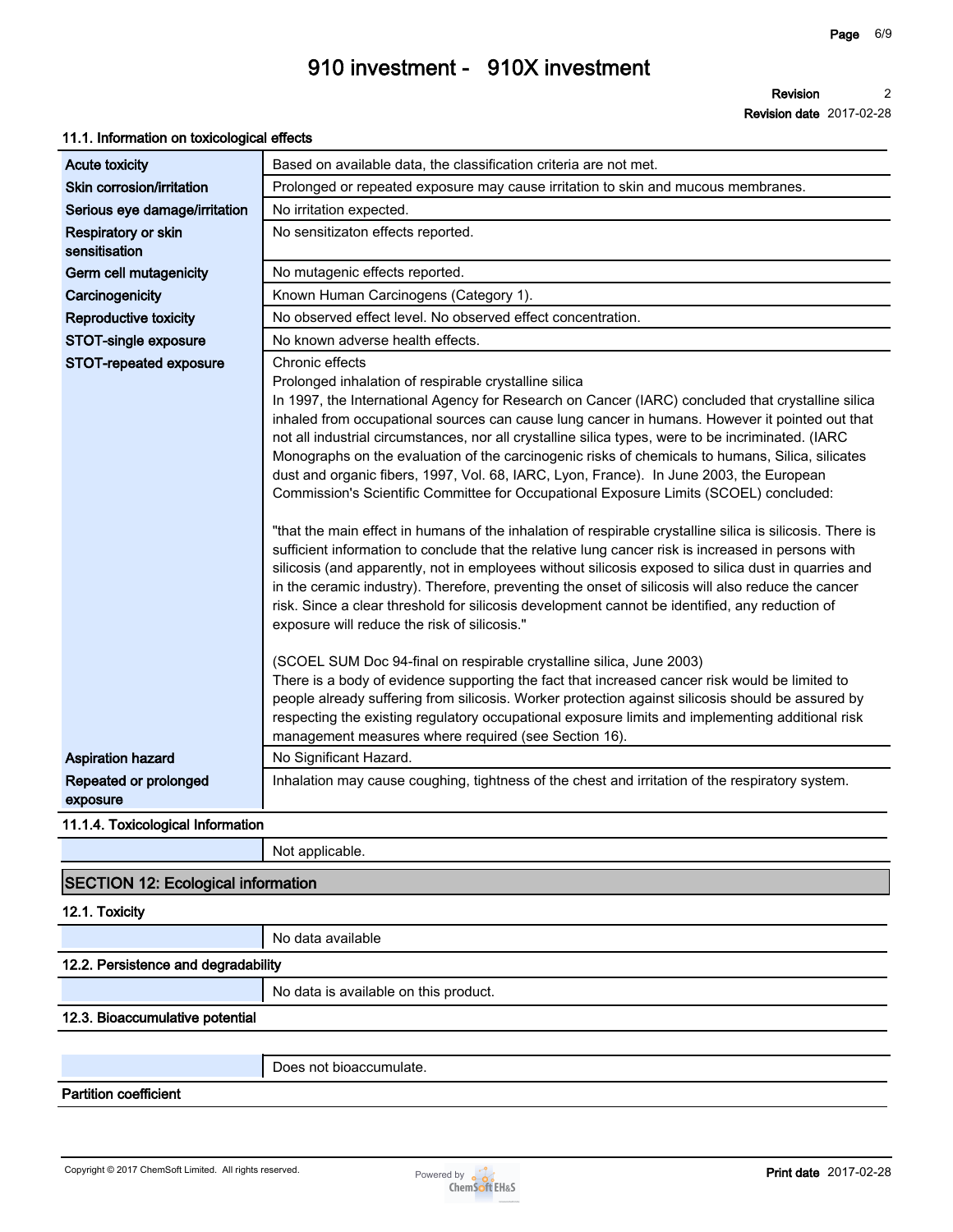**Revision date 2017-02-28**

| <b>Partition coefficient</b>               |                                                                                                      |
|--------------------------------------------|------------------------------------------------------------------------------------------------------|
|                                            | 910 investment - 910X No data available<br>investment                                                |
| 12.4. Mobility in soil                     |                                                                                                      |
|                                            | Not determined.                                                                                      |
| 12.5. Results of PBT and vPvB assessment   |                                                                                                      |
|                                            | Not determined.                                                                                      |
| 12.6. Other adverse effects                |                                                                                                      |
|                                            | Not applicable.                                                                                      |
| <b>SECTION 13: Disposal considerations</b> |                                                                                                      |
| 13.1. Waste treatment methods              |                                                                                                      |
|                                            | Dispose of in compliance with all. local and national regulations.                                   |
| <b>Disposal methods</b>                    |                                                                                                      |
|                                            | Contact a licensed waste disposal company.                                                           |
| <b>Disposal of packaging</b>               |                                                                                                      |
|                                            | Empty containers can be sent for disposal or recycling.                                              |
| <b>SECTION 14: Transport information</b>   |                                                                                                      |
| 14.1. UN number                            |                                                                                                      |
|                                            | The product is not classified as dangerous for carriage.                                             |
| 14.2. UN proper shipping name              |                                                                                                      |
|                                            | The product is not classified as dangerous for carriage.                                             |
| 14.3. Transport hazard class(es)           |                                                                                                      |
|                                            | The product is not classified as dangerous for carriage.                                             |
| 14.4. Packing group                        |                                                                                                      |
|                                            | The product is not classified as dangerous for carriage.                                             |
| 14.5. Environmental hazards                |                                                                                                      |
|                                            | The product is not classified as dangerous for carriage.                                             |
| 14.6. Special precautions for user         |                                                                                                      |
|                                            | The product is not classified as dangerous for carriage.                                             |
|                                            | 14.7. Transport in bulk according to Annex II of MARPOL 73/78 and the IBC Code                       |
|                                            | The product is not classified as dangerous for carriage.                                             |
| <b>Further information</b>                 |                                                                                                      |
|                                            | The product is not classified as dangerous for carriage.                                             |
| <b>SECTION 15: Regulatory information</b>  |                                                                                                      |
|                                            | 15.1. Safety, health and environmental regulations/legislation specific for the substance or mixture |
| <b>Regulations</b>                         | U.S. FEDERAL REGULATIONS:                                                                            |
|                                            | CERCLA 103 Reportable Quantity: 910 & 910X investments are not subject to CERCLA                     |

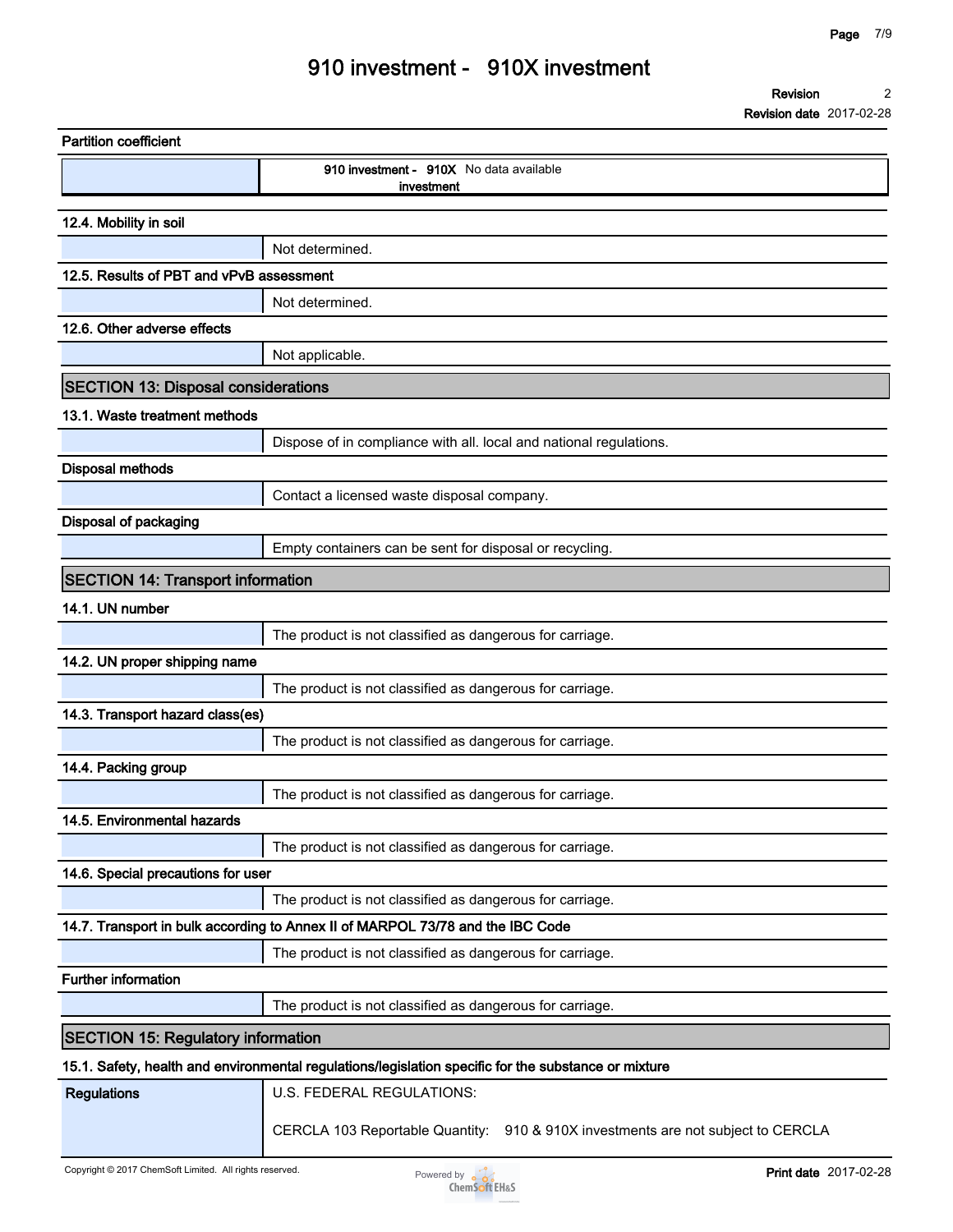**Revision date 2017-02-28**

| 15.1. Safety, health and environmental regulations/legislation specific for the substance or mixture                                                                                |
|-------------------------------------------------------------------------------------------------------------------------------------------------------------------------------------|
| reporting requirements. Many states have more stringent release reporting requirements. Report<br>spills required under federal, state and local regulations.                       |
| <b>SARA TITLE III:</b><br>Hazard Category For Section 311/312: Chronic health                                                                                                       |
| Section 313 Toxic Chemicals: This product contains the following chemicals subject to Annual<br>Release Reporting Requirements Under SARA Title III, Section 313 (40 CFR 372): None |
| Section 302 Extremely Hazardous Substances (TPQ): None                                                                                                                              |
| EPA Toxic Substances Control Act (TSCA) Status: All of the components of this product are listed<br>on the TSCA inventory.                                                          |
| <b>U.S. STATE REGULATIONS</b>                                                                                                                                                       |
| California Proposition 65: This product contains the following substances known to the State of<br>California to cause cancer: Crystalline Silica as Cristobalite (< 55 %);         |
| INTERNATIONAL REGULATIONS:                                                                                                                                                          |
| Canadian Environmental Protection Act: All of the components in this product are listed on the<br>Domestic Substances List (DSL).                                                   |
| Canadian WHMIS Classification: Class D2A (Chronic toxic effects), D2A (Carcinogenicity).                                                                                            |

#### **15.2. Chemical safety assessment**

**No data is available on this product.**

### **SECTION 16: Other information**

### **Other information**

| <b>Revision</b>              | This document differs from the previous version in the following areas:                           |
|------------------------------|---------------------------------------------------------------------------------------------------|
|                              | 2 - 2.1. Classification of the substance or mixture.                                              |
|                              | 2 - 2.1.2. Classification - EC 1272/2008.                                                         |
|                              | 2 - Precautionary Statement: Prevention.                                                          |
|                              | 2 - Precautionary Statement: Response.                                                            |
|                              | 2 - Precautionary Statement: Storage.                                                             |
|                              | 15 - Labelling.                                                                                   |
|                              | 15 - Risk phrases.                                                                                |
| Text of Hazard Statements in | Carc. 1A: H350 - May cause cancer.                                                                |
| Section 3                    | STOT RE 1: H372 - Causes damage to organs through prolonged or repeated exposure.                 |
| <b>Further information</b>   |                                                                                                   |
|                              | Training                                                                                          |
|                              | Workers must be informed of the presence of crystalline silica and trained in the proper use and  |
|                              | handling of this product as required under applicable regulations.                                |
|                              | The information supplied in this Safety Data Sheet is designed only as guidance for the safe use, |
|                              | storage and handling of the product. This information is correct to the best of our knowledge and |
|                              | belief at the date of publication however no guarantee is made to its accuracy. This information  |
|                              | relates only to the specific material designated and may not be valid for such material used in   |



**combination with any other materials or in any other process.**